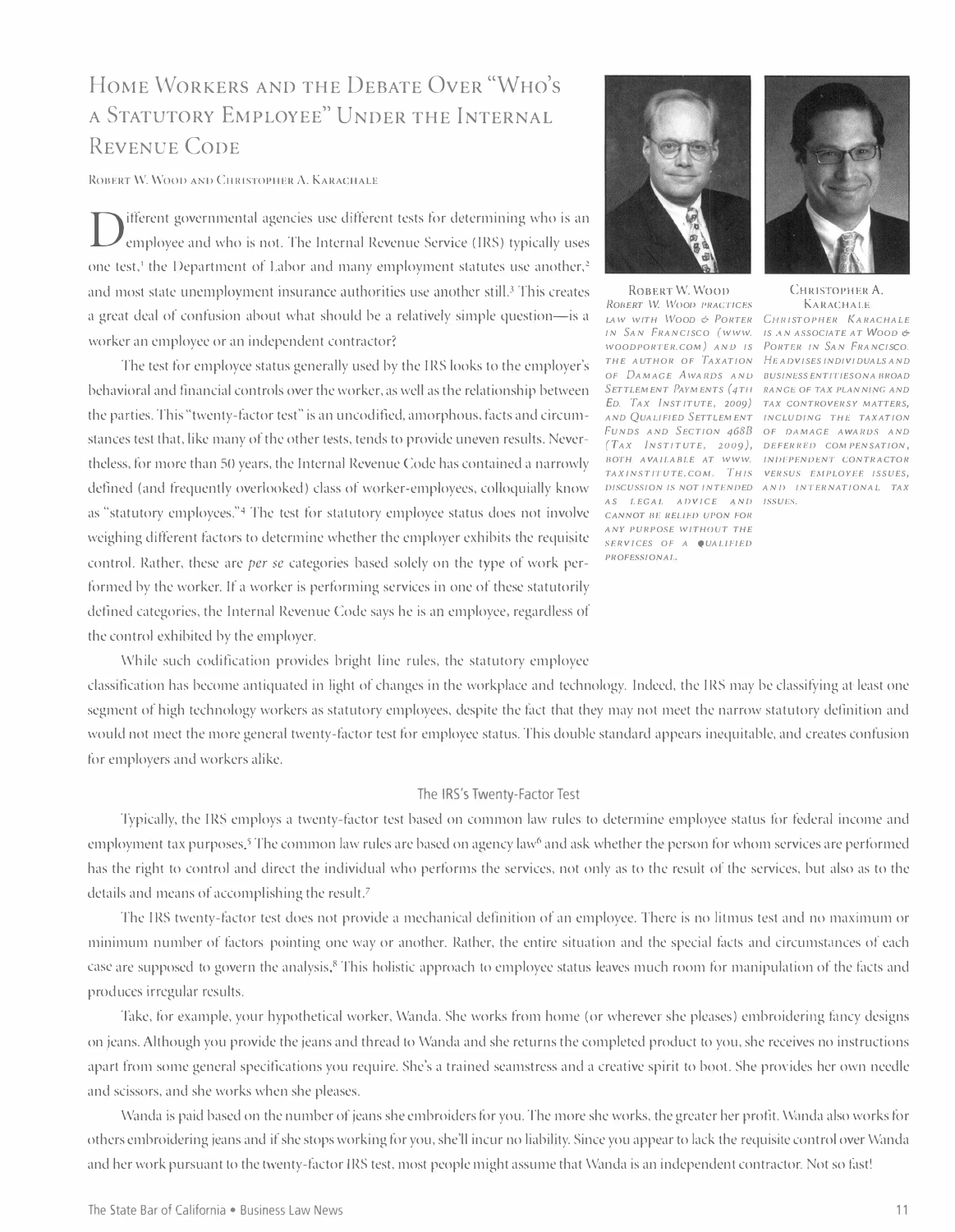# Statutory Employees

# Statutory Employees

Given the fact-sensitive combination of factors that go into the employee versus independent contractor analysis, some people are surprised to find that certain workers are employees irrespective of whether they meet the twenty-factor IRS test for employee status. These statutory employees include:

- 1. Drivers who distribute beverages (other than milk) or meat, vegetable, fruit, or bakery products, or who pick up and deliver laundry or dry cleaning;<sup>9</sup>
- 2. full-time life insurance sales agents whose principal business activity is selling life insurance or annuity contracts;<sup>10</sup>
- 3. Individuals who work at home on materials or goods supplied by an employer that must be returned to the employer or his designee and for which the employer furnishes specifications regarding the work to be done (the "home worker(s)" for the purpose of the discussion below); $\mathbf{u}$  and
- 4. Full-time traveling salespersons who solicit and transmit orders to an employer from wholesalers, retailers, contractors, or operators of hotels, restaurants, or other similar establishments.12

Interestingly, these statutory employees are not true "employees" for all tax purposes. The employer and statutory employee are not liable for the panoply of taxes normally imposed on a worker who is deemed an employee. Rather, an employer must withhold social security and Medicare (flCA) taxes from the wages of a statutory employee only if all three of the following conditions are met: (a) the contract of service contemplates that substantially all of the services are to be performed personally by such individual; (b) such worker has no substantial investment in the facilities used in connection with the performance of such services; and (c) such services are part of a continuing relationship with the person for whom the services are performed and are not in the nature of a single transaction.<sup>13</sup>

furthermore, no withholding of federal unemployment (fUTA) tax is required for the following two classes of statutory workers: full time insurance salespeople and home workers.14 Finally, federal income tax is not required to be withheld from the wages of any of the statutory employees.<sup>15</sup>

# Home Workers

Of the four categories of statutory employees, the home worker is the most interesting. Let's fast forward the example of our jean embroidery and bring Wanda into the 21<sup>st</sup> century. Suppose now that Wanda works for your Internet company doing streaming video editing for your website. She still works from home and she's still a creative spirit, but now her work requires her to invest in expensive video editing software and a

high-end computer. She works remotely using a virtual private network (VPN) to connect to your computer servers. Despite the fact that the 21st century, Wanda's work is materially different from her work as an embroiderer, the IRS may still classify her as a home worker.

But it is not clear that the home worker classification was intended to be so far reaching. The legislative history of I.R.C. section 3121 offers the following description of home workers:

Included within this occupational group are individuals who fabricate quilts, buttons, gloves, bedspreads, clothing, needle craft products, etc., or who address envelopes, off the premises of the person for whom such service is performed, under arrangements whereby they obtain from such person the materials or goods with respect to which they are to perform such service and are required to return the processed materials to such person or a person designated by him.<sup>16</sup>

The IRS's application of the home worker classification has begun to ensnare far more workers than Congress probably intended. In fact, we could be seeing just the tip of the iceberg. Given the growing tendency for independent contractors to work from home (or at least offsite) using telecommuting and internet technologies, it is possible that many more workers will be classitied as statutory employees.

# Antiquated Rules and Statutory Shortcomings

The home worker classification has been applied to a wide variety of workers.<sup>17</sup> The IRS has typically classified garment workers working from home as statutory employees of the home worker variety.<sup>18</sup> There is also a long line of IRS administrative materials in which workers performing secretarial work, typing work, and more recently, computer work, have been deemed to be home workers.<sup>19</sup>

One problem with the static codification of the home worker classification is that it fails to account for recent technological changes. Two integral aspects of the home worker classification are: (1) the worker does not make a substantial investment in the facilities used in connection with the performance of services;<sup>20</sup> and (2) the materials or goods upon which the worker performs his services are furnished by the person for whom the services are performed and returned by the worker to such person.<sup>21</sup> The IRS currently applies both these criteria in ways that do not account for recent technological and telecommuting changes that are ubiquitous in business today.

# Substantial Investment

Independent contractors working at home now often spend thousands of dollars on their computer equipment. Some inde-

Continued on Page 39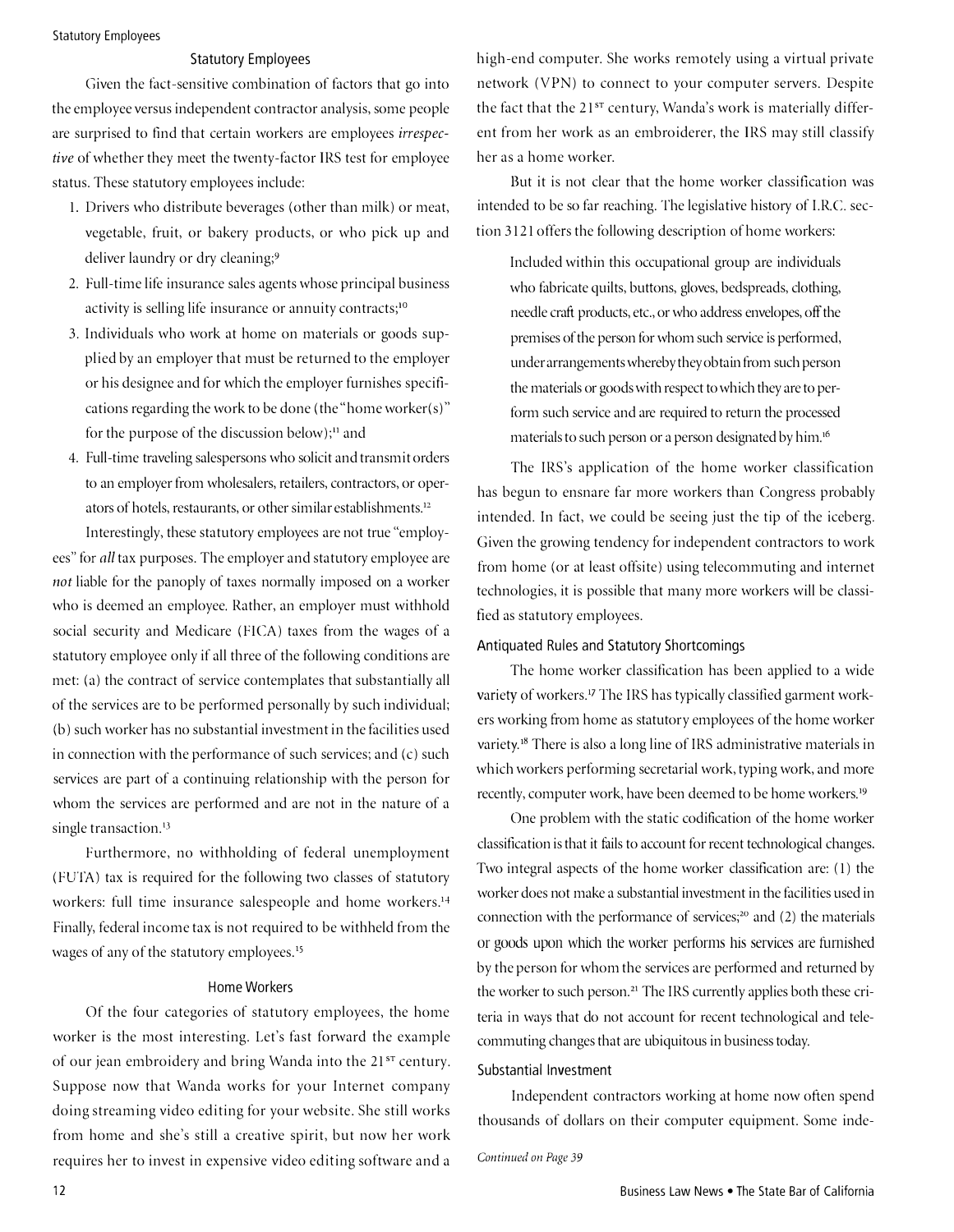and risk distribution. However, if the participant had twelve subsidiaries that generally met the same fact pattern in Rev. Rul. 2002-90 and the requirements of the twelve entity rule, then the policies issued from the cell company to the subsidiaries of the participant would constitute insurance for federal tax purposes. Prior to Rev. Rul. 2008-8, PCCs were often used as a less costly alternative to the pure captive and to avoid the twelve entity requirement of Rev. Rul. 2002-90.<sup>20</sup>

"As noted above, Part 2 of this article will be published in Issue 3, 2010 of Business Law News. Look for Issue 3, 2010 in your mailbox this September or visit http://businesslaw.calbar.ca.gov/for our online edition.

### **Endnotes**

1 Karl, Holzheu, & Raturi, The Picture of ART (December 9, 2002) Swiss Re, Sigma No. 1/2003.

2 See I.R.C. §§ 831-835.

3 I.R.C.§ 816(a).

4 Treas. Reg. § 1.801-3(a)(1), issued prior to the 1984 revisions to subchapter L of the IRC. The 1984 legislation changed the test from "primary and predominant business activity" to "more than half of the business" of the company.

5 312 U.S. 531 (1941).

6 Rev. Rul. 2002-90, 2002-52 C.B. 985.

7 797 F.2d 920 (lOth Cir. 1986). See also Clougherty Packing Co. v. Comm'r, 84 T.C. 948 (1985), aff'd 811 F.2d 1297 (9th Cir. 1987); Gulf Oil Corp. v. Comm'r, 914 F2d 396 (3d Cir. 1990); Malone & Hyde Inc. v. Comm'r, 62 F.3d 835 (6th Cir. 1995).

8 Harper Group & Subsidiaries v. Comm'r, 96 T.C. 45, aff'd, 979 F.2d 1341 (9th Cir. 1992); Ocean Drilling & Exploration Co. v. United States, 69 AFTR 2d 92-338 (Cl. Ct. 1991), aff'd, 988 F.2d 1135 (Fed. Cir. 1993).

9 1977-2 C.B. 53; see also Rev. Rul. 88-72, 1988-2 C.B. 31

10 2001-26 C.B. 1348.

11 881 F.2d 247 (6th Cir. 1989).

- 12 Id. at 257.
- 13 96 TC 45 (1991).
- 14 2002-52 C.B. 984.
- 15 2002-52 C.B. 985.
- 16 2002-52 C.B. 991.

17 Humana Inc. v. Comm'r, 881 F.2d 247 (6th Cir. 1989).

- 18 2005-27 C.B. 4.
- 19 Rev. Rul. 2008-8, I.R.B. 2008-5.

20 Rev. Rul. 2008-8. In Notice 2008-19, the IRS requested comments regarding the status of a protected cell as an insurance company under Sections 816(a) and 831(c). Another recent IRS ruling is Rev. Rul. 2007 -47 where Company X engaged in business '

process and government regulations required X to incur costs to remediate the harm caused by business process. Insurance company and X entered into a contract where insurance company would pay costs incurred by X above a certain amount, if applicable. The IRS held that this arrangement did not constitute insurance for federal tax purposes because no insurance risk exists as to whether X will have to incur remediation costs, rather the arrangement is akin to a timing and investment risk.

#### Continued from page 12 . . . . Statutory Employees . ,

pendent contractors, such as technical or medical transcriptionists, may spend additional sums on equipment dedicated solely to their technical services. However, the IRS has ruled that the furnishing of a computer by the home worker, standing alone, does not constitute a substantial investment in facilities used in the work because a computer may be used for purposes not related to the particular services.<sup>22</sup>

However, this simplistic analysis overlooks the very real possibility that computer equipment now used by web designers and computer programmers may in fact constitute a substantial investment. Indeed, a federal district court in Texas has ruled that an investment in certain types of technology may be substantial. In Lee v. U.S., the court held that home workers who manufactured or assembled garments for a clothing manufacturer did have a substantial investment in facilities used in connection with the performance of their services, and, therefore, were not "employees" for Social Security purposes.<sup>23</sup>

In Lee, each piece-worker owned at least one indispensable piece of sewing equipment, a commercial grade sewing machine, costing approximately \$1 ,000. Most of the piece-workers also owned a sew-serger, costing anywhere from \$1,400 to \$2,600. Some of the piece-workers even owned a computerized sewing machine, costing approximately \$2,400. The court determined that the cost of such equipment was clearly substantial as a matter of law.<sup>24</sup>

The court in Lee appears to have recognized that increasingly sophisticated technology used by workers at home to perform services may require a substantial investment. This may be more apparent in certain industries such as the technology sector. For example, computer engineers and video programmers who perform services from home as independent contractors may use computer equipment that requires investments in the tens of thousands of dollars.

Based on the legislative history of the home worker classification, lawmakers clearly envisioned workers who make minimal investments in needles and thread-not computer programmers whose work requires investments in technology worth thousands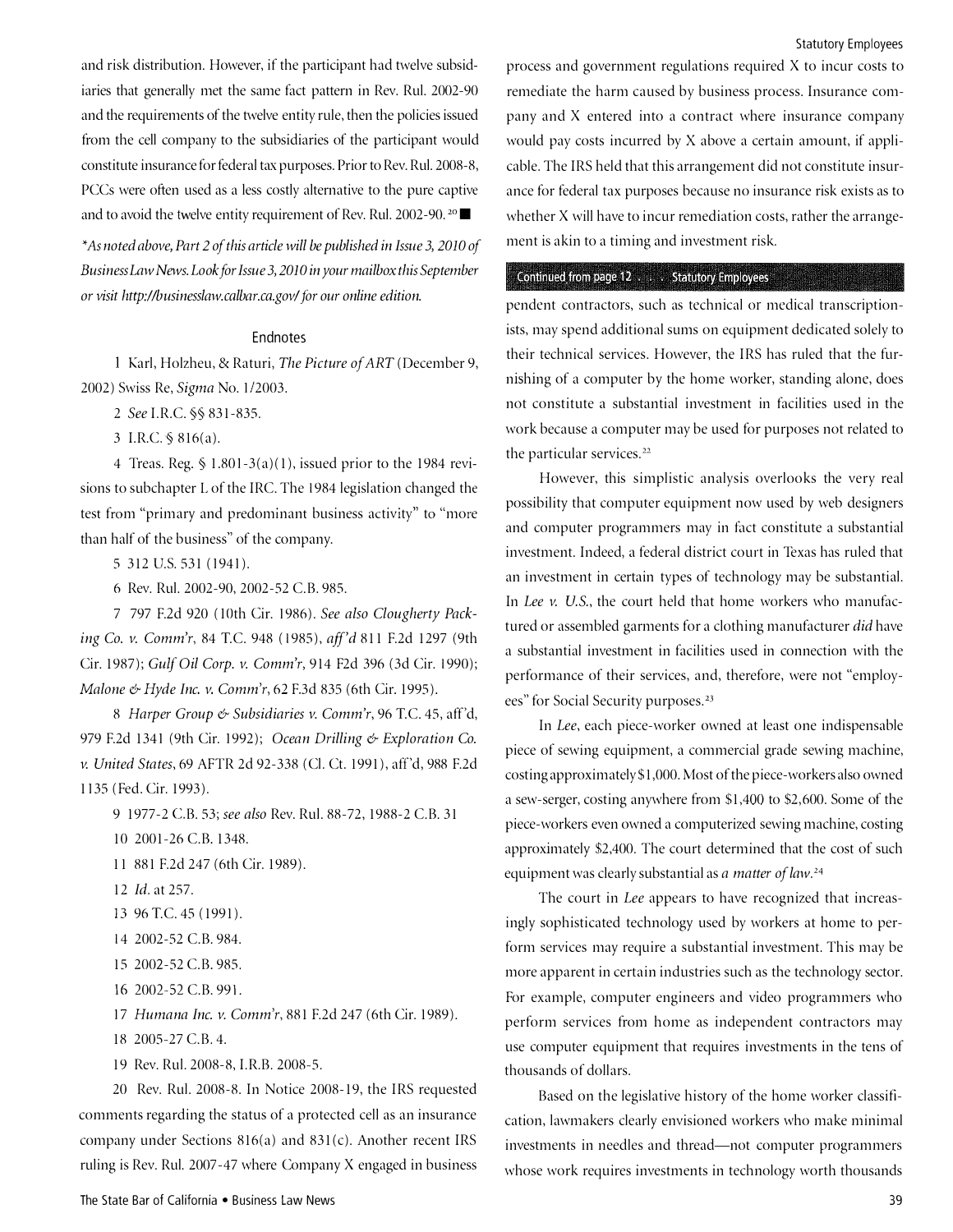# Statutory Employees

of dollars. The general rule that an investment in a computer is not substantial fails to take into consideration the very real and significant cost of equipment required of certain workers to remain competitive in the computer and technology industries.

#### Receipt and Return of Materials and Goods

A second element of the home worker classification is the requirement that the worker must receive goods or materials from the employer, perform services on those goods or materials, and then return them to the employer. The application of this element of the home worker classification to individuals working from home using VPN telecommuting technology appears tenuous.

There are no statutory or regulatory definitions of the term "materials or goods." Recently, the tax court offered an interpretation of this phrase in Vanzant v. Commissioner.<sup>25</sup> Unfortunately, its wooden analysis fails to address the questions raised by modern electronic communications.

In Vanzant, the tax court assessed the home worker status of an educational consultant who collected data from different schools, input such data onto a "software template" supplied by the employer, and later emailed the template back to the employer.<sup>26</sup> The court acknowledged that there is no guidance on the definition of materials or goods and consulted the dictionary.

Reading the AMERICAN HERITAGE DICTIONARY, the court found the definition of "materials" encompasses "tools or apparatus for the performance of a given task."<sup>27</sup> According to the court, the taxpayer was required to use the software template to perform her duties. Therefore, the court found the software template was a "material" for the purposes of the home worker classification. Since she was required to return the template (*i.e.* materials) to the employer, the court found that she was a statutory employee.

It is unfortunate that the tax court failed to articulate a more thorough analysis of the use of the phrase "materials or goods" for the purpose of the home worker classification in Vanzant. Technology today allows workers to perform their tasks remotely, while never actually receiving tangible goods or materials from an employer, and never actually returning goods or materials. For example, much secure telecommuting now occurs using a VPN. A VPN allows an offsite worker to access electronic information stored on an employer's servers. The employer never "furnishes" the information to the worker. This means the worker does not receive any "materials or goods."

Rather, this data physically remains on the servers of the employer at the employer's place of business (or server location). The worker simply manipulates the information remotely. That means the worker never "returns" such goods or materials to the

employer either. The worker is effectively performing services as though he were actually at the employer's site.<sup>28</sup>

Often, the lone material or good an employer may supply to a worker using a VPN is the code or a portable key fob allowing the worker access to the server. However, the worker does not "return" this code or key fob as part of the completed work. That makes the situation distinguishable from the situation in Vanzant, where the worker returned the software template as part of her piece work.

Furthermore, in the typical telecommuting situation, the worker returns nothing to the employer that is even remotely analogous to the tangible objects-quilts, gloves, bedspreads, or envelopes—contemplated in the legislative history of the home worker classification.<sup>29</sup>

All in all, the technological advances available to workers working with computers and their remote access capability have created a working relationship that seems at odds with the home worker classification. Indeed, many workers using secure remote access technology arguably should not meet the statutory definition of a home worker. At the very least, the dynamic has changed—and is continuing to evolve—dramatically.

The problem, it appears, is that the IRS is trying to assess these workers using criteria that are nearly fifty years old. Perhaps that is not the IRS's fault, but it is not the fault of the workers or of the companies paying them either. The changing technology used by offsite workers often means that such workers simply do not receive goods or materials and return them after performing services on them with their expensive computer equipment.

#### Conclusion

There are many factors that could validly demonstrate that an individual telecommuting from home is a statutory home worker.<sup>30</sup> However, a modern video programmer like Wanda probably should not be deemed a statutory home worker since she is readily distinguishable from the workers Congress originally sought to protect with the codification of the home worker classification. First, the IRS should reassess whether the furnishing of a computer and other technology, by itself, can ever be a substantial investment. The financial investment in equipment required of certain independent contractors in the technology sector is often substantial in a very literal sense. Moreover, "substantial" is a relative term and permits much flexibility.

Second, the IRS and courts should carefully apply the requirement that home workers receive and return goods or materials. Without that requirement being fulfilled, the worker simply cannot be a home worker. Today, many workers deemed independent contractors in the technology field never actually receive or